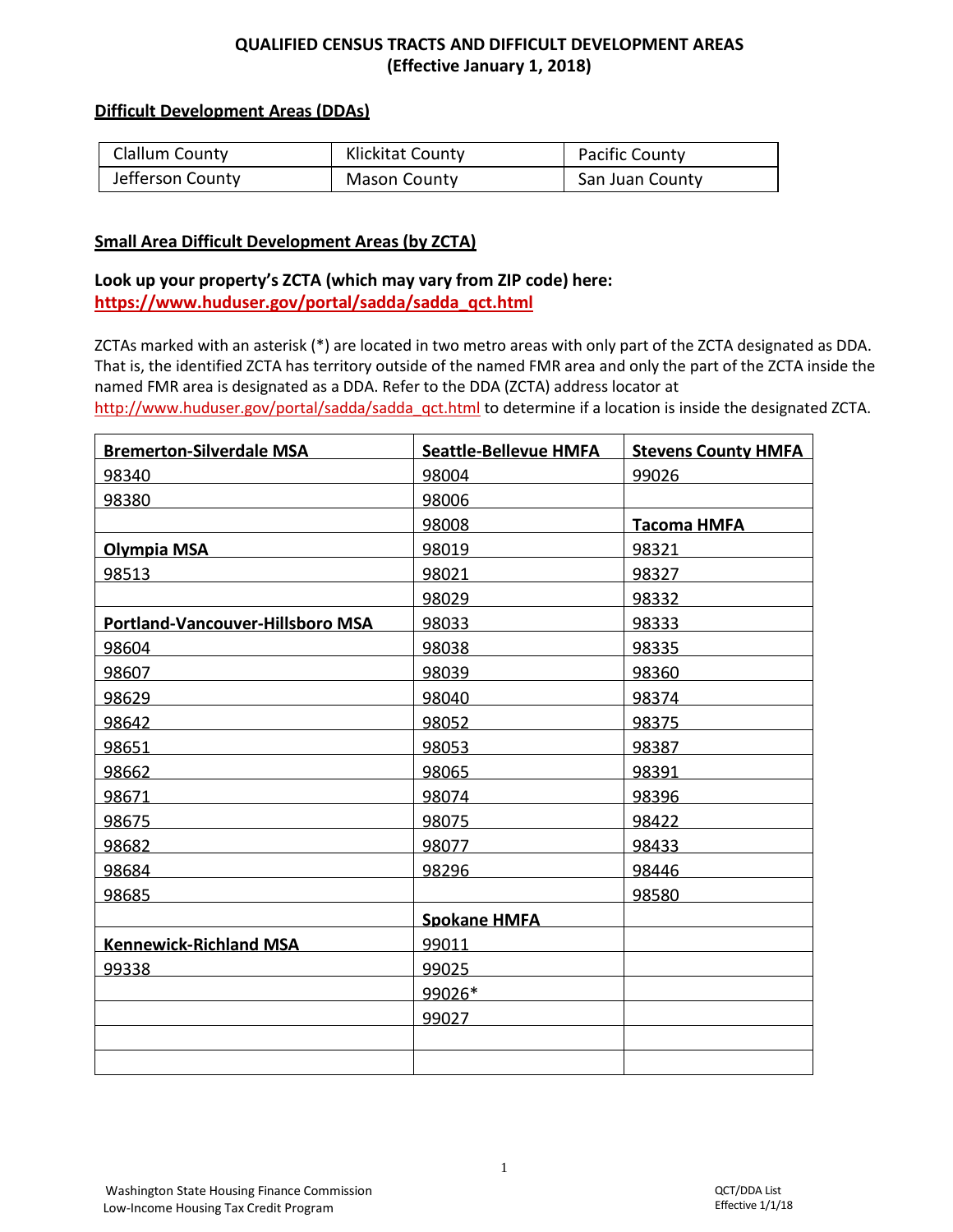# **Qualified Census Tracts (QCTs)**

| <b>Adams</b>  | <b>Franklin</b>     | <b>King</b> | <b>King</b>     | Okanogan            |
|---------------|---------------------|-------------|-----------------|---------------------|
| 9504.00       | 0202.00             | 0107.01     | 0303.13         | 9401.00             |
| 9505.00       | 0203.00             | 0107.02     | 0303.14         | 9402.00             |
|               | 0204.00             | 0109.00     | 0305.01         |                     |
| <b>Asotin</b> | 0206.03             | 0110.01     | 0305.03         | <b>Pend Oreille</b> |
| 9605.00       |                     | 0110.02     | 0305.04         | 9703.00             |
|               | Grant               | 0112.00     | 0306.00         | 9705.00             |
| <b>Benton</b> | 0106.00             | 0118.00     | 0307.00         |                     |
| 0110.01       | 0108.00             | 0253.02     | 0308.01         | <b>Pierce</b>       |
| 0112.00       | 0114.02             | 0258.03     |                 | 0613.00             |
| 0113.00       |                     | 0262.00     | <b>Kitsap</b>   | 0614.00             |
| 0114.01       | <b>Grays Harbor</b> | 0264.00     | 0805.00         | 0616.01             |
|               | 0010.00             | 0265.00     | 0808.00         | 0617.00             |
| Clallam       | 0014.00             | 0268.01     |                 | 0618.00             |
| 0007.0        | 0015.00             | 0268.02     | <b>Kittitas</b> | 0619.00             |
|               | 9400.00             | 0271.00     | 9754.01         | 0626.00             |
| <b>Clark</b>  |                     | 0272.00     | 9755.00         | 0628.01             |
| 0405.09       | <b>King</b>         | 0273.00     | 9756.00         | 0715.04             |
| 0410.05       | 0001.00             | 0274.00     |                 | 0717.03             |
| 0411.04       | 0004.01             | 0276.00     | Lewis           | 0717.04             |
| 0411.11       | 0012.00             | 0280.00     | 9702.00         | 0718.05             |
| 0416.00       | 0043.02             | 0281.00     | 9703.00         | 0718.06             |
| 0417.00       | 0044.00             | 0282.00     | 9706.00         | 0718.08             |
| 0423.00       | 0052.00             | 0284.02     | 9707.00         | 0720.00             |
| 0424.00       | 0053.01             | 0284.03     |                 | 9400.06             |
| 0426.00       | 0053.02             | 0285.00     | <b>Pacific</b>  | 9400.07             |
| 0427.00       | 0074.02             | 0288.02     | 9503.00         |                     |
|               | 0080.02             | 0289.02     | 9506.00         | <b>Skagit</b>       |
| Cowlitz       | 0081.00             | 0290.04     |                 | 9518.00             |
| 0003.00       | 0085.00             | 0292.03     | <b>Mason</b>    | 9522.00             |
| 0005.02       | 0086.00             | 0292.06     | 9400.00         | 9523.01             |
| 0010.00       | 0090.00             | 0294.07     | 9602.00         |                     |
| 0011.00       | 0091.00             | 0294.08     | 9608.00         |                     |
| 0021.00       | 0092.00             | 0295.03     | 9609.00         |                     |
|               |                     | 0297.00     |                 |                     |
| <b>Ferry</b>  |                     | 0300.04     |                 |                     |
| 9400.00       |                     | 0300.06     |                 |                     |
|               |                     | 0303.11     |                 |                     |